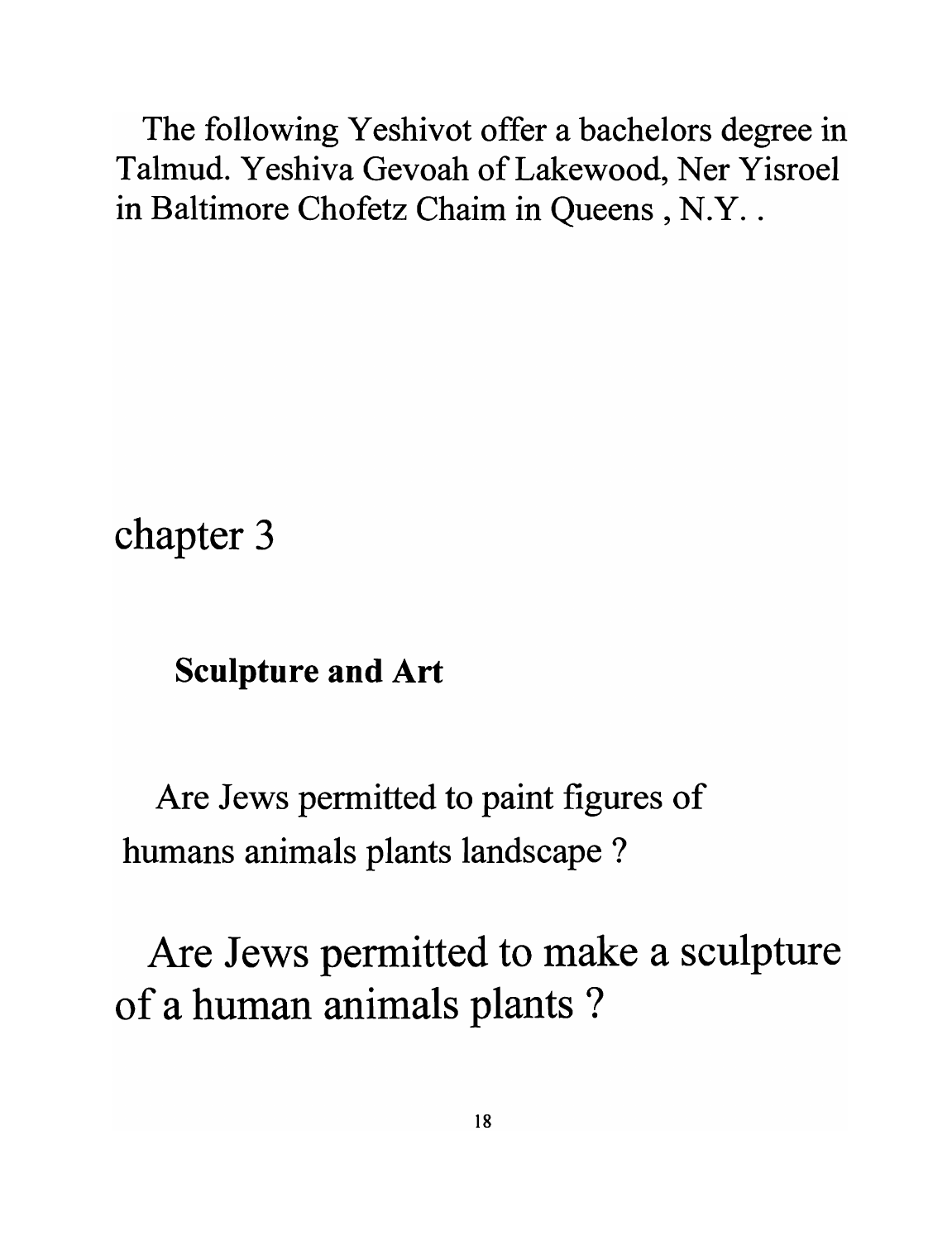## RESPONSE

In Shulchan Aruch Yoreh Dayoh 141: the Bais Yoseph rules that a Jew is not permitted to create the likeness of a human . This prohibition is immediately modified and explained to mean only if the likeness has thickness on top of the **surface or below the surface. However if**  the likeness is painted on a flat surface -a painting there exists no prohibition. The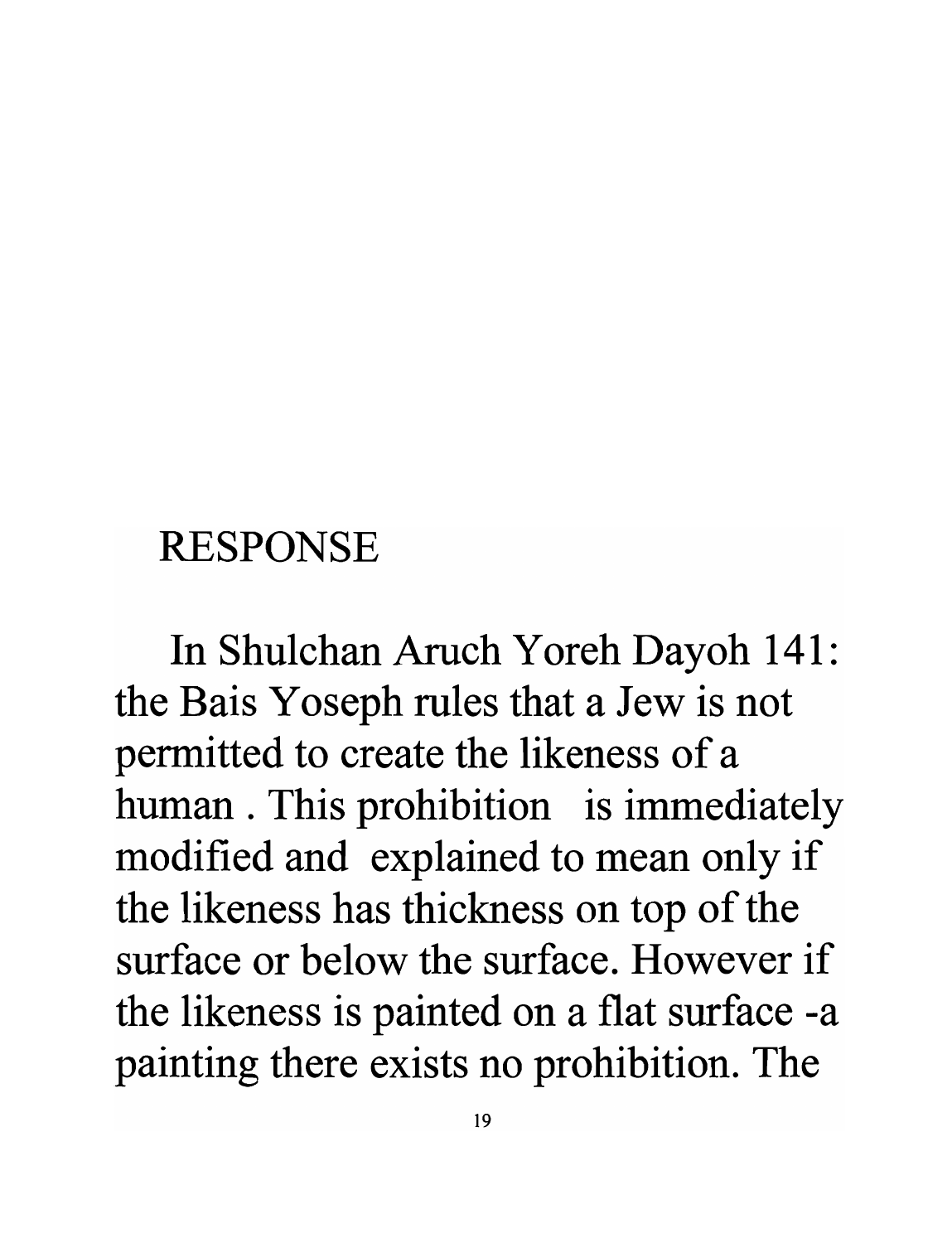Shach Ibid 141: explains the reason for the Biblical prohibition . God appears in the image of a human in the dreams of prophets. Whenever all prophets had a

vision of prophesy that God spoke to them it always occurred in a dream. There exists a Lav a negative prohibition of imitating the likeness of God. Likewise it is prohibited to create a likeness of Angels. The reasoning again is the same. Some Prophets had a vision or else saw with their eyes Angels. Jews therefore are prohibited from creating the likeness of Angels. Possibly the reason is in order to prevent false prophets who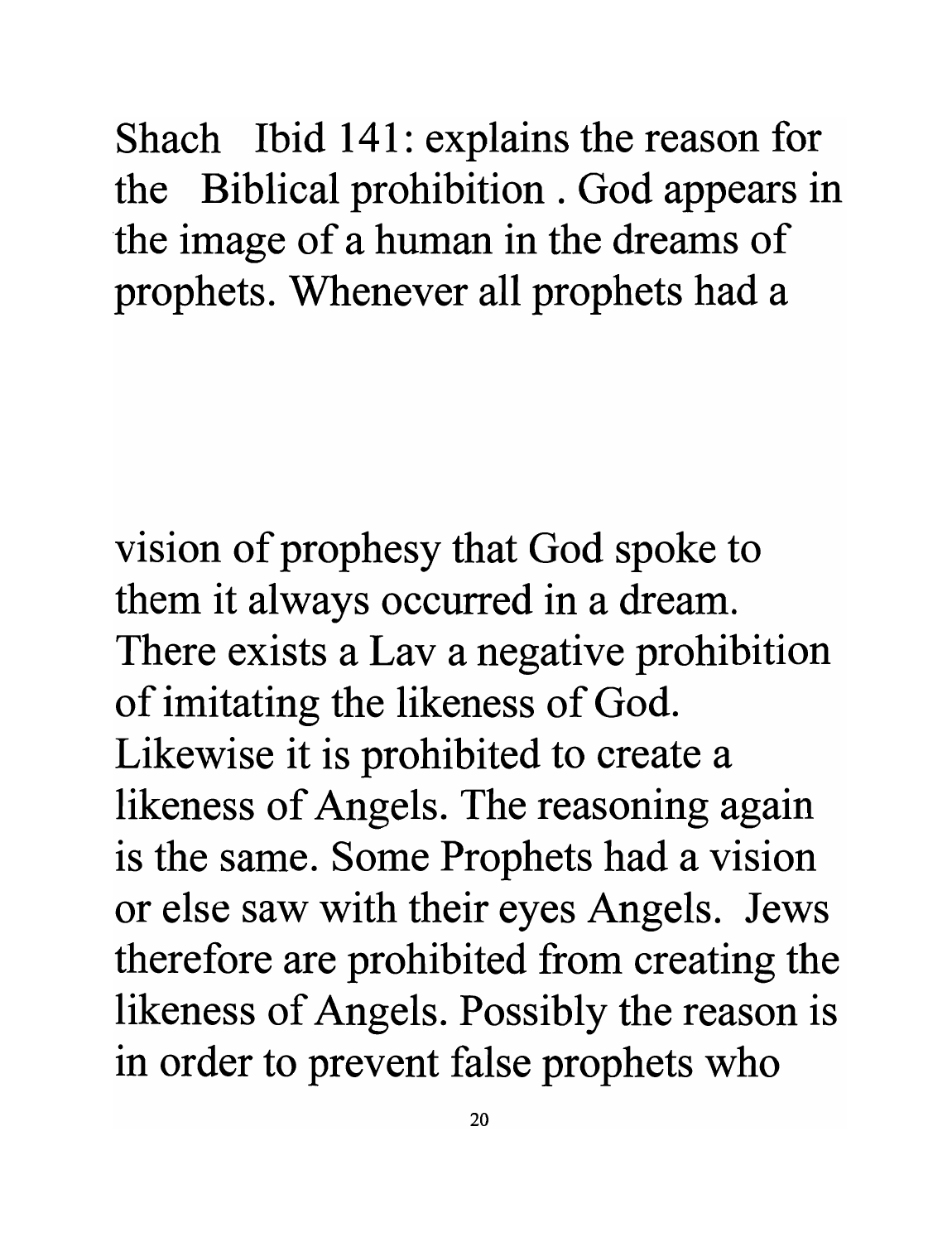viewed the image of God or Angels stating that God appeared to them having **all the features of the work of art and**  God wants to create a new religion and abrogate Judaism.

However the prohibition of creating a sculpture of a human or an angel only exists if one creates a full length sculpture. However if one creates only half the likeness of a human or an angel **the head and shoulders but no feet there**  exists no prohibition.

Yes, there exists other Commentators who dissent . They prohibit even a painting of a human on a flat surface.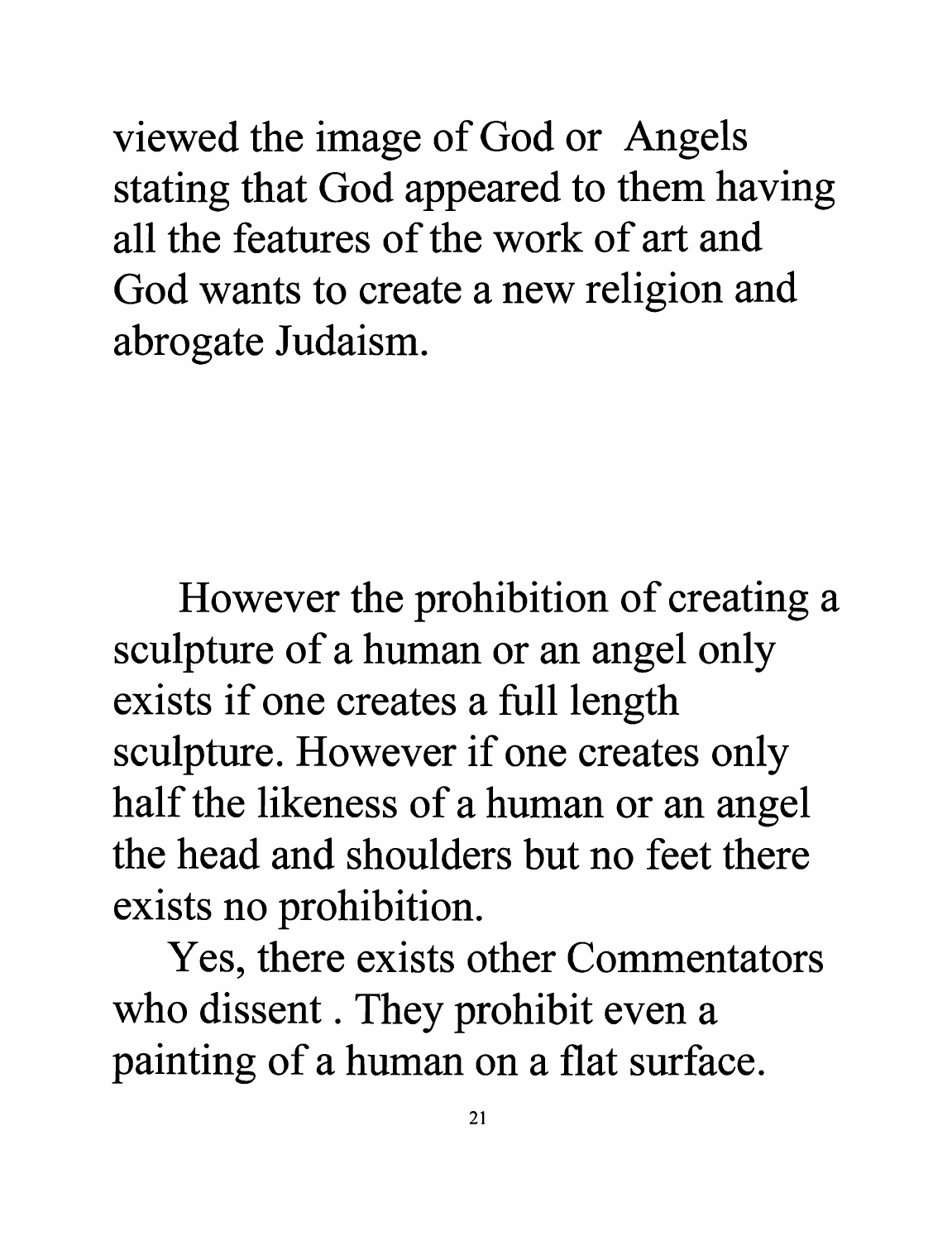However , Jewish practice is like the former opinions cited. We have photographs of Roshe Yeshivot heads of Yeshivot that are an image of their feet body and head.

Archeologists unearthed a synagogue in Syria that they dated to the year 259 ACE that have paintings on the walls of humans and angels.

Rabbis have permitted the Porochetthe cover in front of the Holy Ark where **the scrolls** of the **Torah are stored -to be**  embroidered with the image of angels. **Ibid 141:**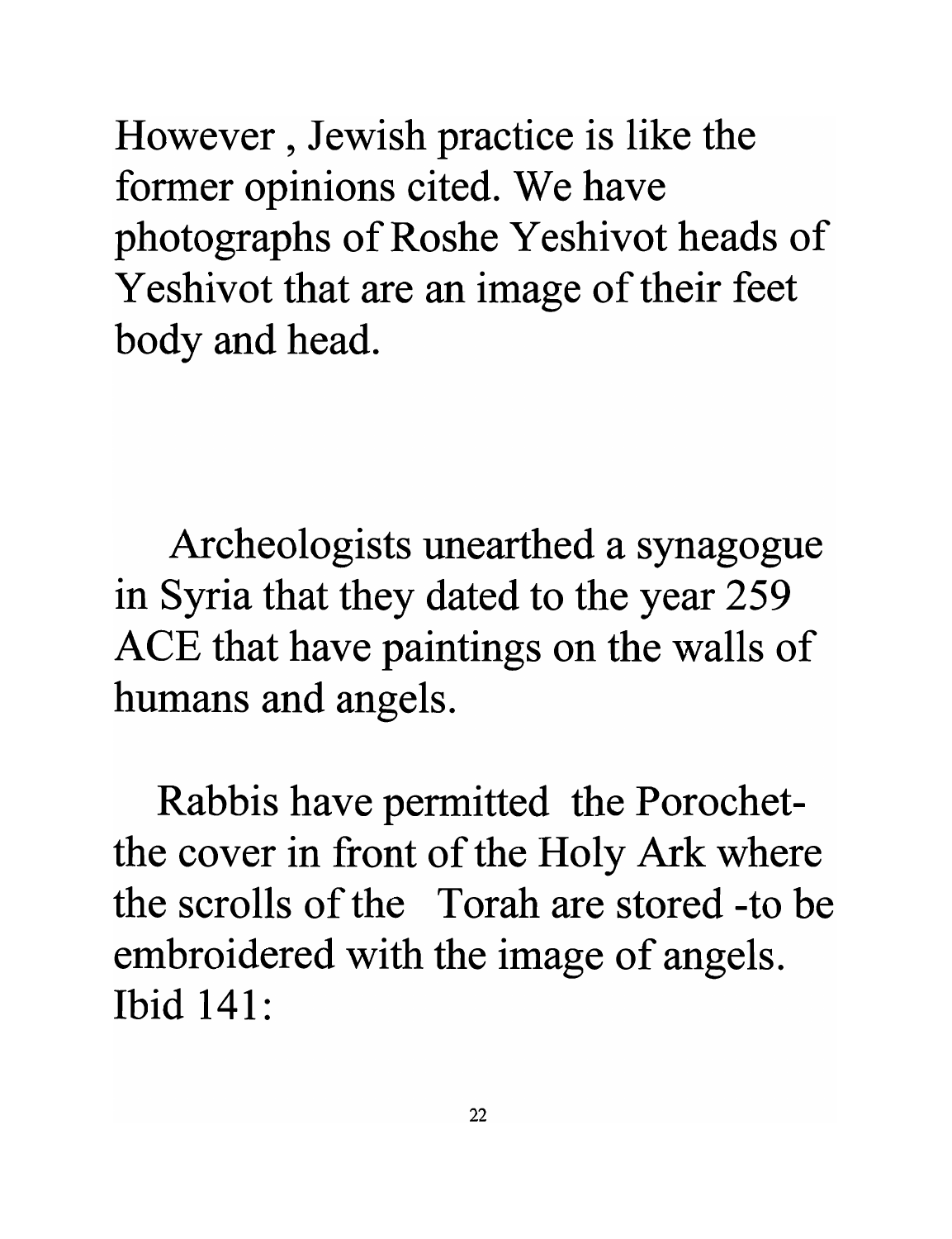As an aside from the above discussion it is of interest to not that the Rabbis interpreted the verse in the Bible Exodus and Deuteronomy that no man can see God and live to mean no man can see God while they are awake and live.

However , a prophet can see in his dream a vision of God.. Moses wanted to see God while he was awake. God informed him that no man can see God while awake and live. Moses different than all prophets received his prophesy while he was awake. He heard God, but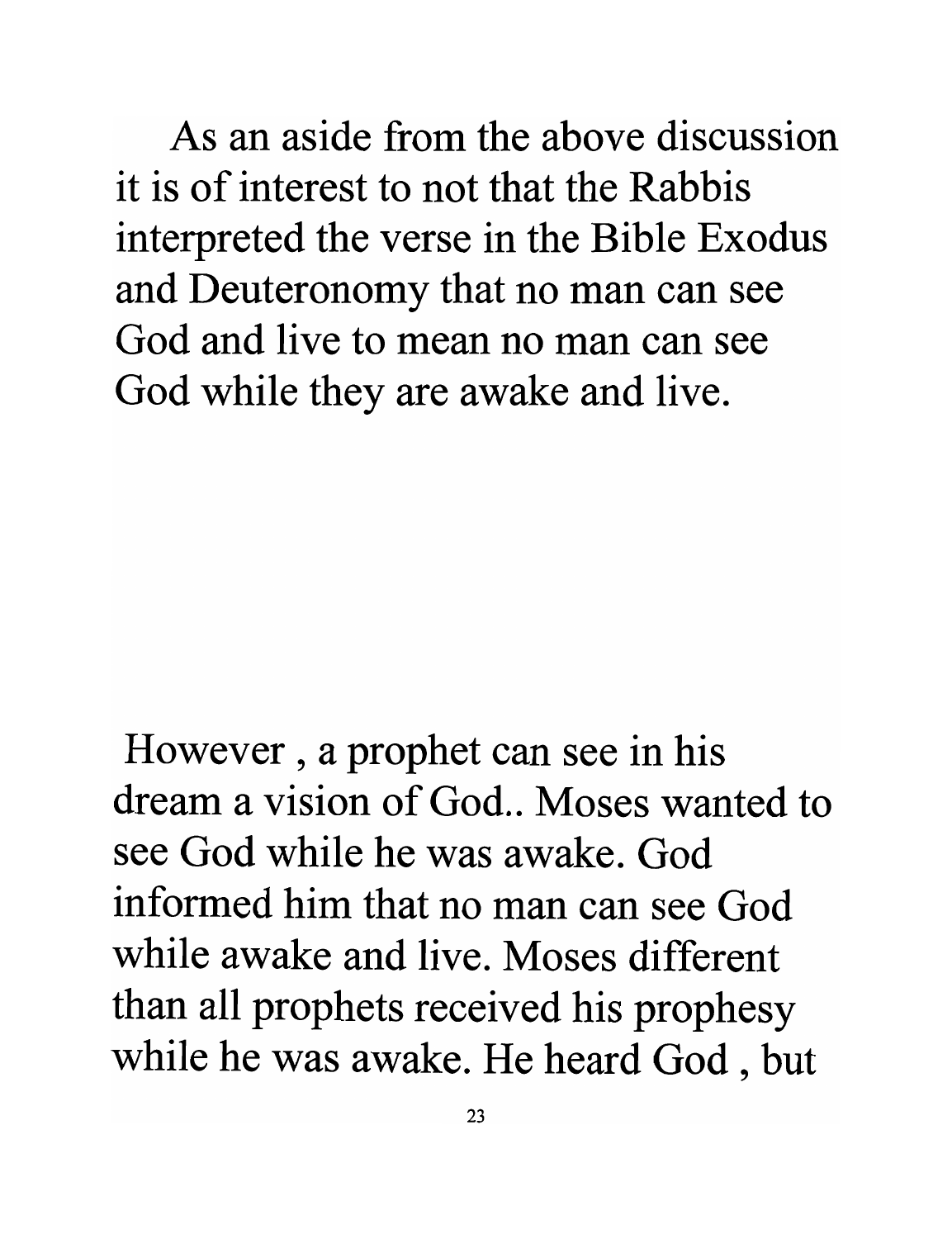did not see Him. All the other prophets never received their prophesies while awake.

**In** view of the above Saadia Goan 1000 years ago interpreted the verse in the Bible Genesis that Eve had a conversation with the Snake as occurring

as a dream . Likewise Bilaam had a conversation with his donkey as occurring as a dream. Bible Deuteronomy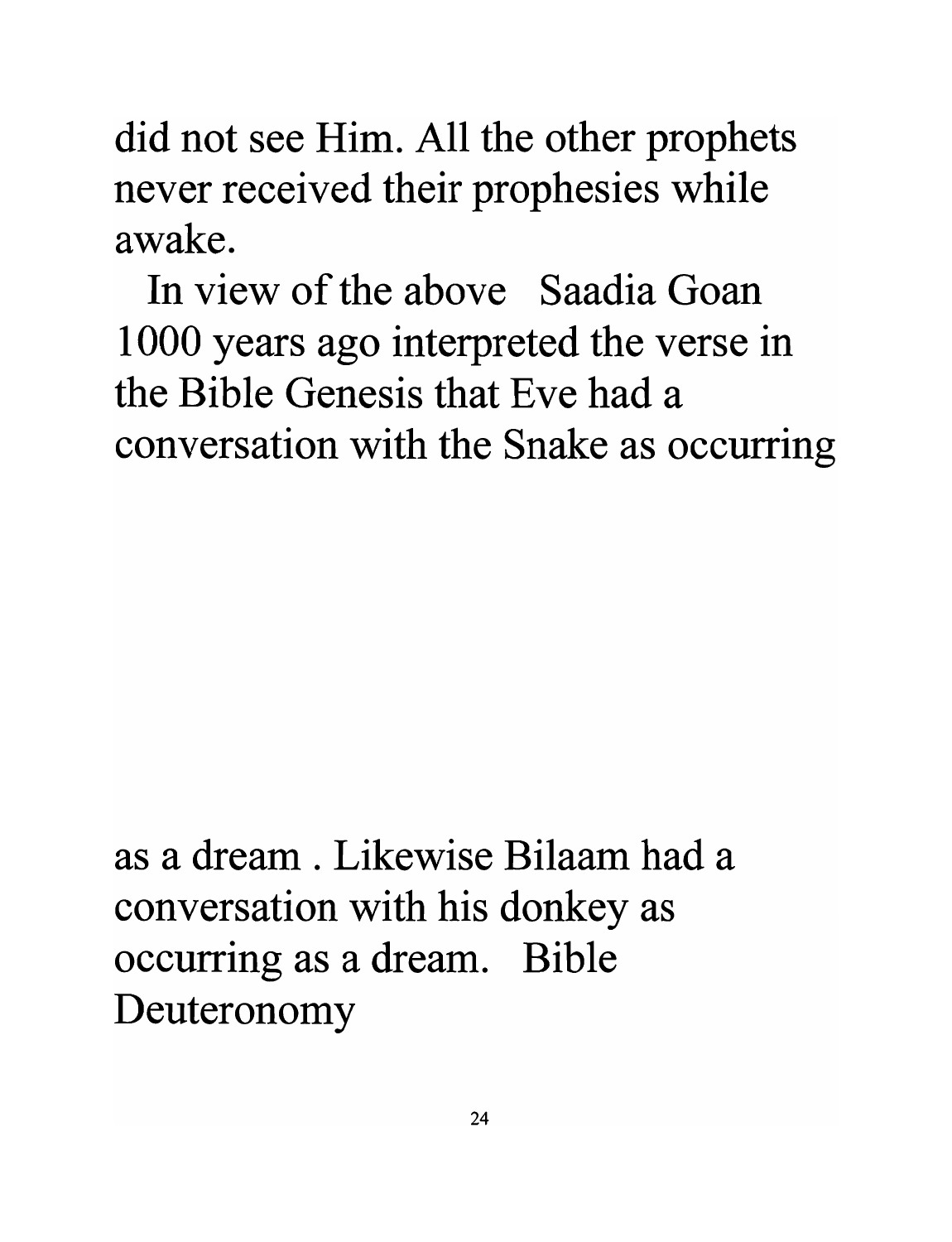From the above we can learn a critical lesson about hashkafa theology-

to differentiate between miracles and enigmas in the Sacred Scriptures -the Chomosh the Pentateuch and Naach the other books of the Jewish Cannon of the Bible

The stories that relate events of the Persons mentioned in the Bible contain many enigmas. They do not necessarily